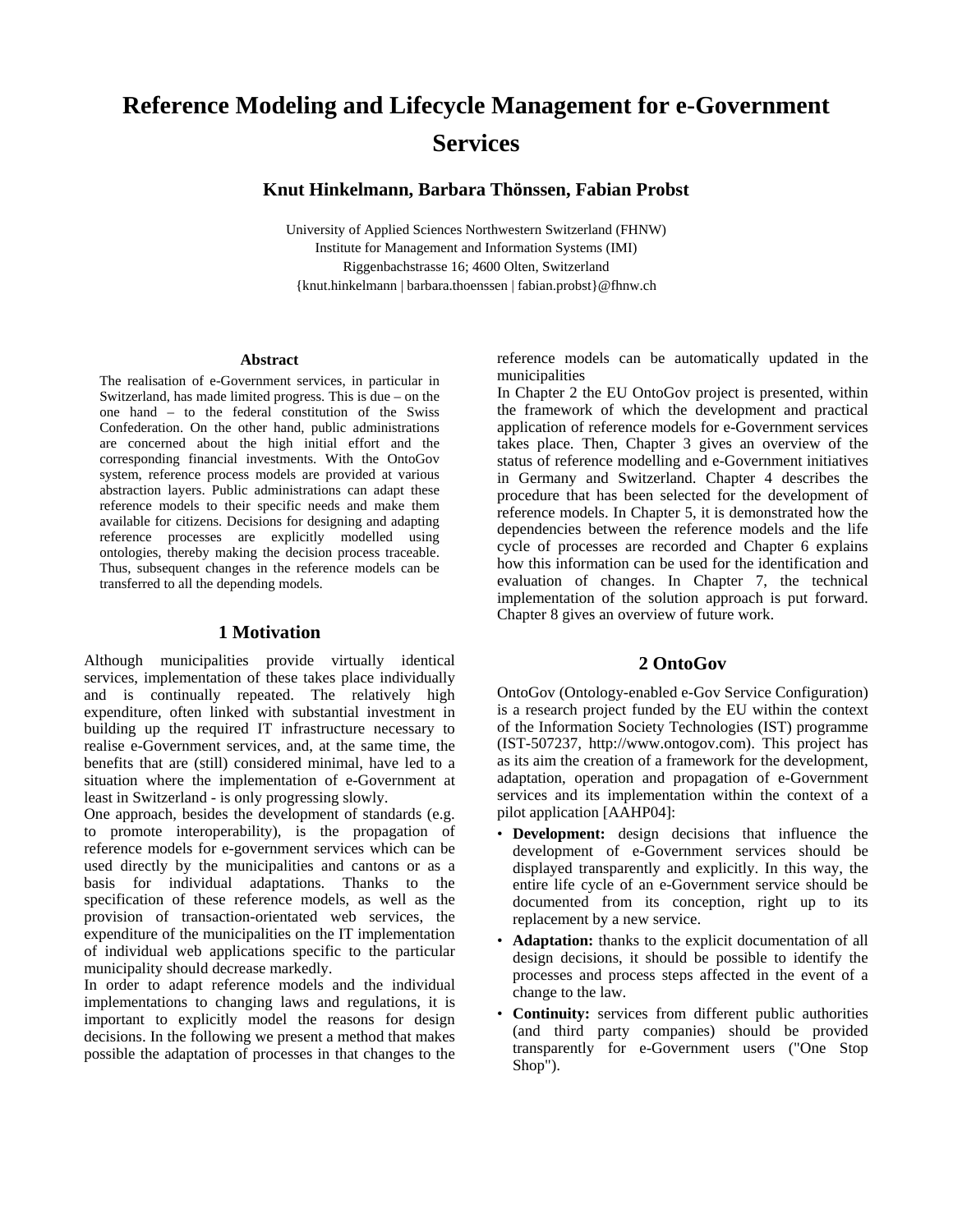- **Operation:** the services developed should be compiled and carried out on the basis of semantic descriptions (ontologies) for the duration of processes.
- **Propagation:** the formal description and management of services should permit the propagation and reuse of services and the knowledge that forms their basis.

The Swiss Federal Chancellery aims to improve the offering of e-Government services at all levels of public administration in terms of both quantity and quality, in addition to reducing set-up and maintenance costs. This should be achieved by the Federal Chancellery

- creating and offering reference models for e-Government services,
- developing the reusable web services necessary for them,
- making these services available for the benefit of the Municipalities,
- guaranteeing the continuity of services covering all administration organisations (e.g. by the implementation of "One Stop Services")

• and the inclusion of non-administrative organisations.

Reference models form the basis for the model-based development, propagation and adaptation of e-Government services by the Federal Chancellery. They should be used to make processes and the associated knowledge explicit and available to the various administrative organisations. The following remarks concentrate on this point and show the method selected in OntoGov for the creation of reference process models, for maintaining dependencies between models and for the identification and evaluation of changes. This article does not go into the implementation of other goals in any depth.

# **3 Initial situation**

By "reference modelling", we understand the design and application of models that can be reused (reference models) [BrBu04; FeLo04]. As administrative organisations – as opposed to companies – do not have to protect a competitive advantage and their processes are based on the same legal foundations, e-Government services are particularly well suited to reference models. However, there are relatively few initiatives for the concrete application of reference models for administrative processes.

# **3.1 Reference modelling of administrative processes**

Within the framework of "eLoGo", a project of the Institute of Local Government Studies at the University of Potsdam, three independent reference models were developed for the process, demand and architecture levels, which describe the dependencies between administrative processes and information technology at various levels [OfHo04]. Thomas Off further developed the results of "eLoGo" and submitted a standardisation process to the German Standards Institute [Deutsches Institut für Normung - DIN]. In relation to the approach discussed in this article, above all the correlation between the ideal type of eLoGo reference process model and the firm establishment of the process view of the reference demand model is interesting. The method worked out to perform this includes instructions and rules for the "tailoring" of abstract reference models into concrete application models. The aim of the "RAfEG" project (this project promoted by the BMBF in the context of the software initiative 2006 runs initially until the end of 2005, see: http://www.rafeg.de) is the development of an "e-Government reference architecture", with the aid of whose application it is possible to implement software transaction-orientated e-Government services. The object of the pilot project is the illustration of the processes for the planning procedure. The process models developed in the context of this project will be modelled and documented with the aid of the ARIS toolset [SMRV04].

However, neither "eLoGo" nor "RAfEG" are capable of automatically evaluating and actively using the documented knowledge about the process modelling and the derivation of the reference models.

In Switzerland, efforts are underway at state level to drive e-Government forward on the basis of standards and best practices. In the "eVanti" initiative (http://www.evanti.ch) reusing knowledge gained in the implementation of e-Government services is the most important issue. However, this knowledge is neither generalised nor represented as a formal model. In addition, the eCH organisation (http://www.ech.ch) defines non-mandatory guidelines for improving co-operation on the basis of sample processes and data standards. The approach of eCH certainly comes close to the idea of reference modelling. However, while data models are formally represented as XML schemas which can be instantiated [Broc03], sample processes are simply documented and cannot be used for active derivation.

# **3.3 Contribution of OntoGov**

With OntoGov, reference process models for e-Government services independent of Municipalities should be created which can be adapted to suit the individual municipalities. At the forefront here is the documentation of decisions relevant to modelling and the reasons for them, the traceability of derivations of new versions of models, as well as the partially automated identification and evaluation of changes.

Because of the pronounced federalist structure, the adaptability of reference process models is essential for their acceptance by the federal states and municipalities. At the same time however, these adaptations must be documented in such a way that they can be automatically identified and updated in the event of changes to the original reference process models.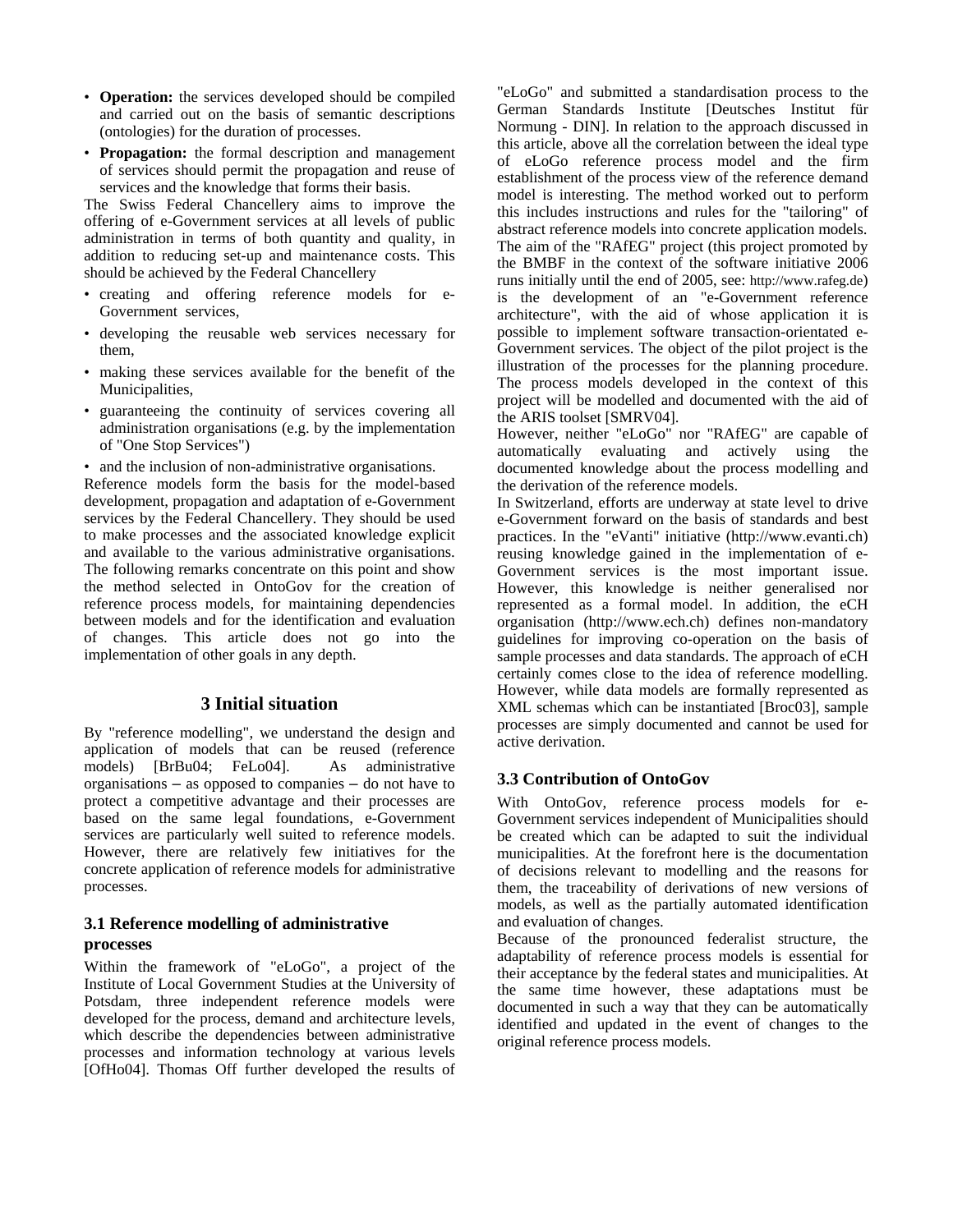#### **4 Creation of reference process models**

The services to be provided by the administrative organisations can be generalised. On the one hand, all of the services provided by the public authorities are based on statutory regulations, whereby a standardisation of the processes is given at a specific abstraction level. Furthermore, the general sequence of processes, e.g. that of a move, is essentially the same everywhere: deregistration in a Municipality, if necessary, informing the relevant Canton (e.g. if dealing with a foreign resident), information about the move to the new Municipality, registration with the new Municipality and again, if necessary, informing the Canton.

Apart from the reference models themselves, knowledge of the procedure for process development is managed with OntoGov. Here a differentiation is made between *functional knowledge* which is necessary for process handling and *process knowledge* which describes the information via the process development [HiKT02; NäSc02]. This process knowledge and the decisions associated with it are frequently documented inadequately or even not at all.

Process knowledge has particular significance with regard to the creation of reference models. Decisions that lead to the specialisation of a reference model should be capable of being understood at all times and the reasons behind decisions (e.g. statutory regulations) should be entirely transparent. In order to achieve this, with OntoGov functional and process knowledge is made explicit in that decisions are assigned to process elements that form their basis. As a result, in the case of changes, the processes affected can be automatically identified and put forward for checking. This in turn offers the opportunity to reduce the time required to implement the change.

#### **4.1 Modelling reference processes**

Throughout the rest of the paper we demonstrate our approach with the example of move process, i.e. registions and deregistration procedures when movin from one municipality to another.

Fig. 1 shows the reference process model as an activity diagram in UML2 notation. This was chosen because UML is widely known. In OntoGov itself a separate, project-specific notation is used (cf. Section 7).



**Fig. 1 R1PM File an application for move: De-registration in a Municipality**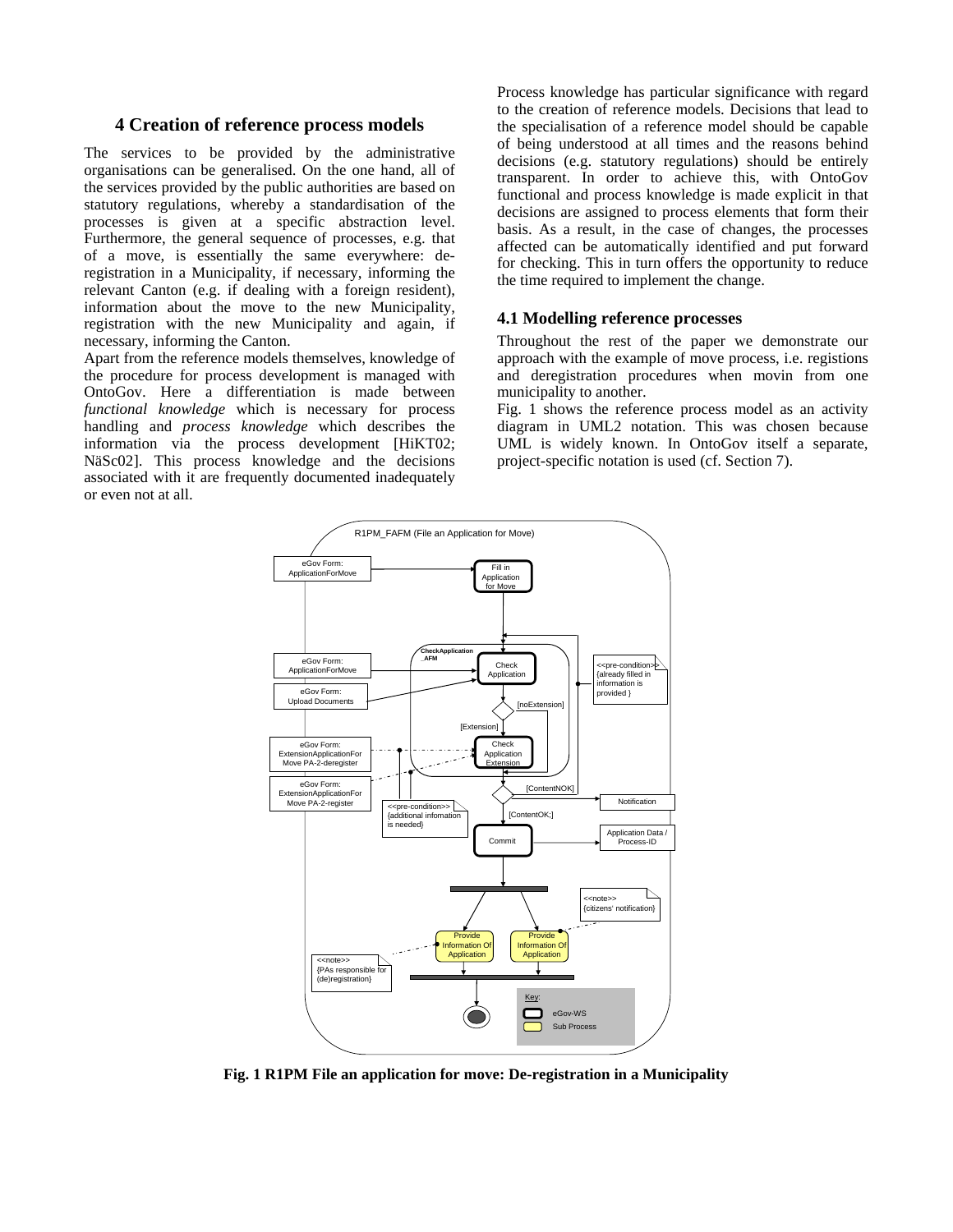The process starts with the completion of an electronic form (*Fill in application for move*). Next, the information is checked in that a differentiation is made between checking the standard information (*Check Application*) and additional information (*Check Application Extension*). If the information is correct, the application is activated (*Commit*). The activities to pass the information on to the relevant public authorities and applicant (*Provide Information of Application*) are sub-processes that are in turn created as reference processes in a separate model.

# **4.2 Hierarchy of reference models**

Reference models are samples for specific processes in a public administration (e.g. "Application for de-registration for natural persons", "Application for issue of registered parking permit", "Application for approval of dog breeding"). They describe – irrespective of the Municipality– the processing sequence, the activities necessary for this and the statutory regulations affecting it. This type of reference model is designated below as Reference1Processmodels (R1PM) or as basic reference models.

Because of Switzerland's Federal structure, the Cantons can agree specific regulations that lead to adaptations of the processes. Canton-specific reference models largely concur and only vary very slightly. Reference1Processmodels which represent the commonalities of the models in the sense of generalisation, can be further specialised on various levels, e.g. with regard to Cantonal or Municipality-specific requirements. The derived reference process models are called Reference2Processmodels (R2PM).

On the other hand, reference processes can be abstracted to generic processes, such as "Make application", "Check status" or "Issue information". These are known as Reference0Processmodels (R0PM).

The OntoGov framework explicitly administers how the processes of process hierarchy differ, so that changes to the abstract models can be transferred to the particular specialisations.



**Fig. 2 Generalisation of reference process models**

# **4.3 Procedure**

For the creation of basic reference models, specific processes (e.g. "Application for de-registration in a Municipality") from various Municipalities are analysed and then generalised. In this way, common process features can be compiled in a comprehensive basic reference model, in that activities are either modelled as alternative ramifications or generalised by using more abstract process steps [RuGT99, 228]. The aim is to create a process model that can be used irrespective of the Municipality.

Different levels of reference models are derived from these basic reference models (e.g. R1PM\_A) by means of content abstraction or specialisation:

- Abstraction: formation of generalised reference process models (e.g. "*Processing of an application*") with the aim of providing generally applicable process models for the simplified creation of basic reference models.
- Specialisation: formation of Municipality-dependent reference process models (e.g. " *Application for deregistration of natural persons in the Municipality of Olten*") with the aim of creating executable process models.

Fig. 3 illustrates the procedure. The interrelationships and dependencies between the individual reference process models are described in Chapter 5.



**Fig. 3 Derivations from reference process models** 

Reference process models of one level only ever have *one* reference process model at the next abstraction level. Therefore, reference process models *R2PM\_IAa* and *R2PM\_IAb* can only be abstracted to reference process model *R1PM\_IA*, reference process models *R1PM\_IA* and *R1PM\_IB* only to *R0PM\_I*. This limitation was introduced to reduce the complexity – above all in relation to the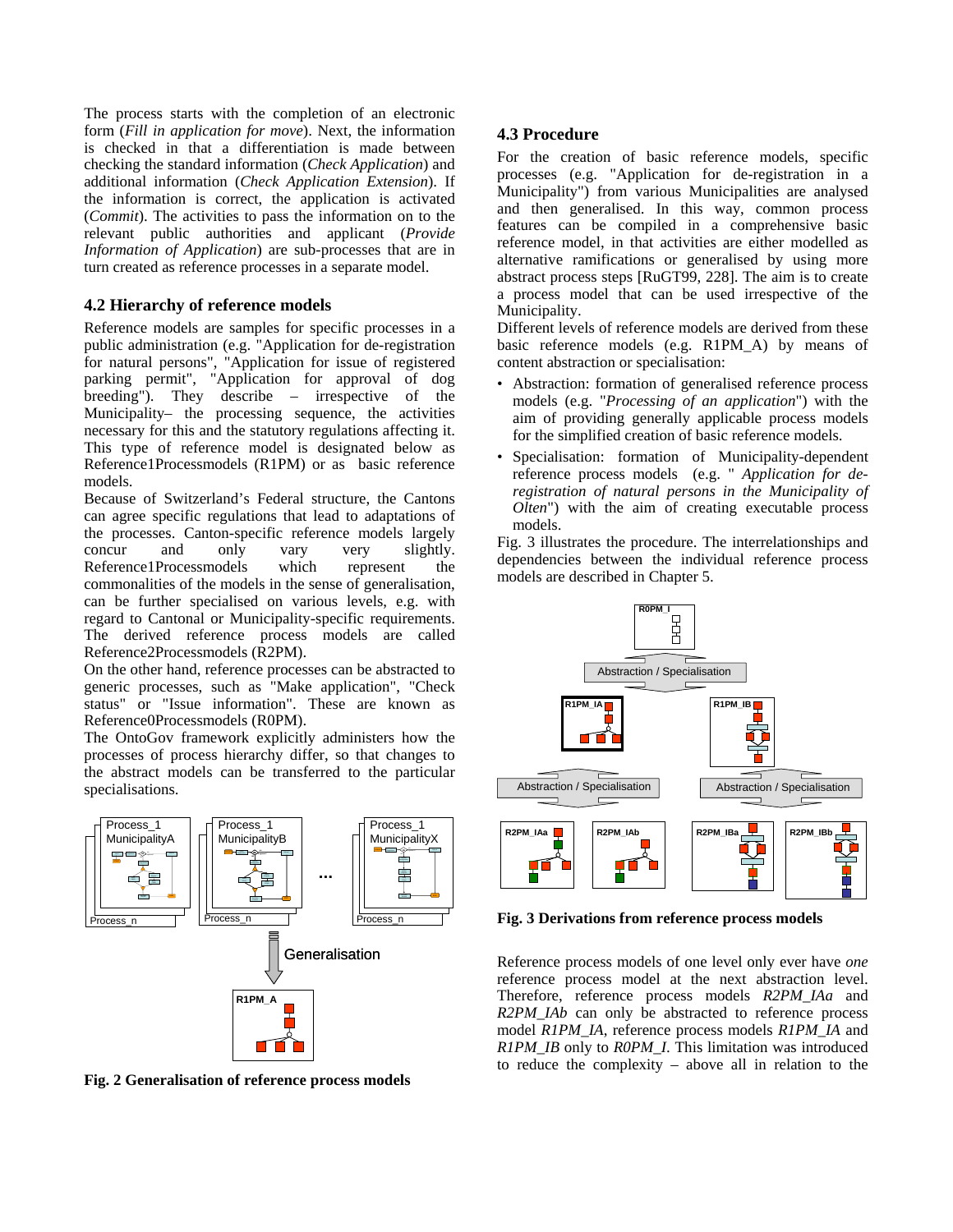partially automated updating of specialised reference process models (see Chapter 5).

#### **4.4 Abstraction**

Fig. 4 shows the generic (sub-)process for the submission of an application (*Reference0Processmodel*: *R0PM\_FAA*). Data is entered (*Fill in application*), checked for completeness and accuracy (*Check Application*) and saved when the application is activated (*Commit*).



**Fig. 4 R0PM File an application** 

Apart from the actual process model, *Reference0Processmodels* can also contain further generally applicable outline conditions, such as statutory regulations and organisational information, e.g. about necessary resources. The Civil Code therefore forms the foundation for handling applications, no matter what type they are.

# **4.5 Specialisation**

Each reference process model can be further specialised. Thus several reference process models (e.g. *R1PM Application for the issue of a registered parking permit*" or "*R1PM de-registration in a Municipality*") can be derived from one generic reference process model (e.g. from "*R0PM Make application*"). The latter can be further specialised to become "*R2PM de-registration in the Municipality of Olten*".

The specialisation of reference process models is possible as follows:

- Reduction: activities or sub-processes are removed
- Extension: additional activities or sub-processes are inserted
- Replacement: one activity is replaced by another, but the process sequence is not altered.

Fig. 5 shows the specialisation of the example already introduced "De-registration in a Municipality" (R1PM\_FAFM File an Application for Move) to "Deregistration in the Municipality of Olten" (R1PM\_FAFM File an application for move in Olten).

The first change for R2PM concerns the service FillInApplicationForMove. It is replaced (1) by the Municipality-specific activity FillInApplicationForMoveInOlten, a Municipality-specific implementation with a link to the administration software. The second change concerns the activity CheckApplicationExtension, it is deleted (2). The third change inserts the additional activity UploadDocs (3).

Each specialisation of the reference model is explicitly recorded for reasons of traceability (see Chapter 5). However, the greater the degree of change, the more difficult it is to evaluate these changes automatically (see Chapter 6).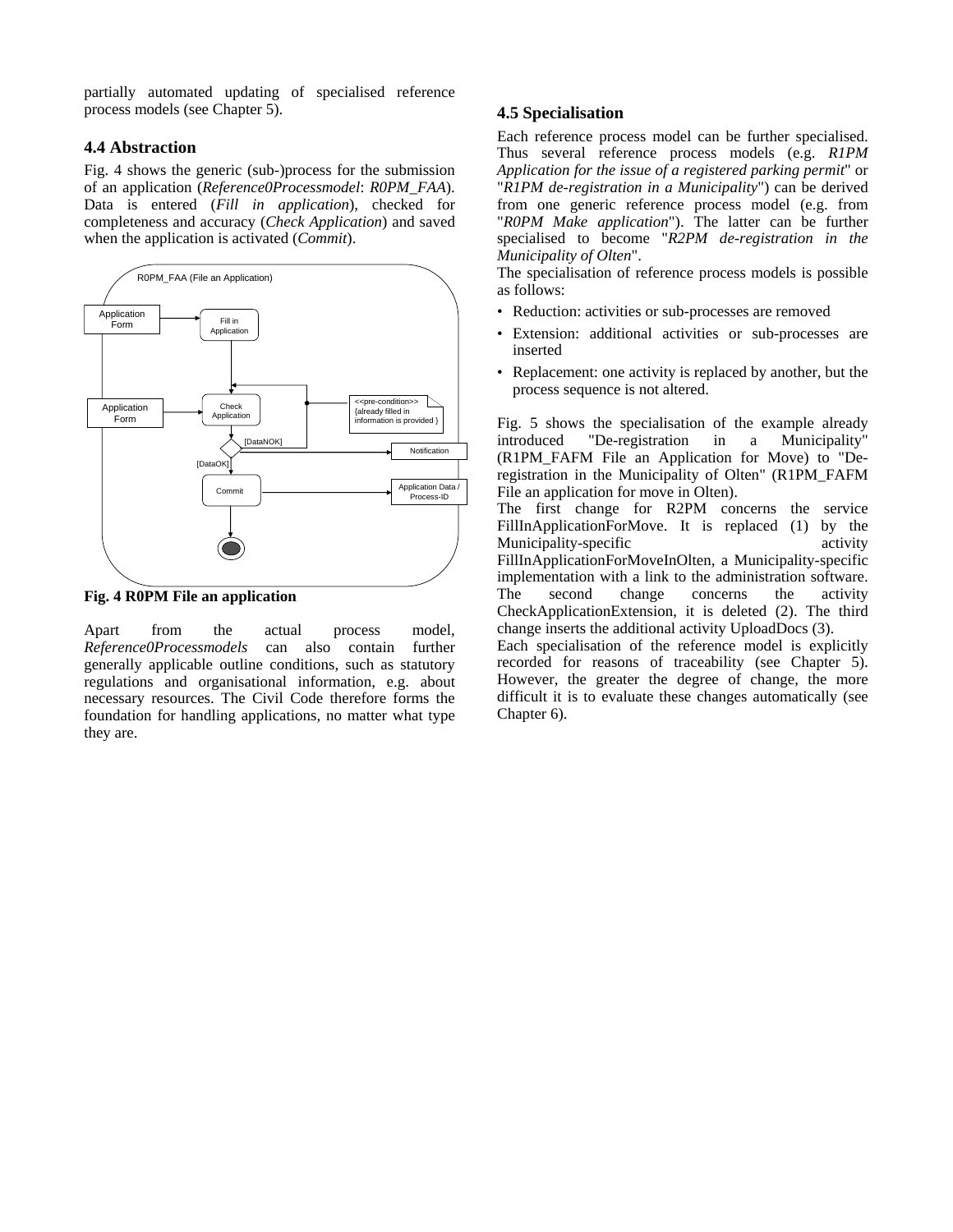

**Fig. 5 Specialisation of process elements from R0PM to R1PM (UML notation)** 

### **5 Lifecycle Management**

Reference modeling must cope with the problem of change. We distinguish two types of changes:

- General changes, e.g. because of law changes or overall improvements as of new IT innovations can lead to new versions of reference process models
- Local changes on the level of the municipality, e.g. organizational changes or implemention of new information systems, local optimizations etc. lead to new versions of the concrete processes that are derived from the reference model.

To ensure consistency of services it is important that all these changes are documented. For example, if a reference model has been modified because a law has changed, all its specializations and concrete implementations must retrace these modifications.

The dependencies between reference process models and modifications during the lifecycle of reference processes and concrete processes are recorded in the form of design decisions and reasons for these decisions. Three types of design decision can be distinguished for the modelling of changes to process models:

- **Delete design decision** to delete an activity (reduction)
- **Add design decision** to add a new activity (extension)
- **Replace design decision** to replace an activity (replacement)

Fig. 6 is a schematic representation of the dependencies between reference process models and the decisions forming the basis of changes.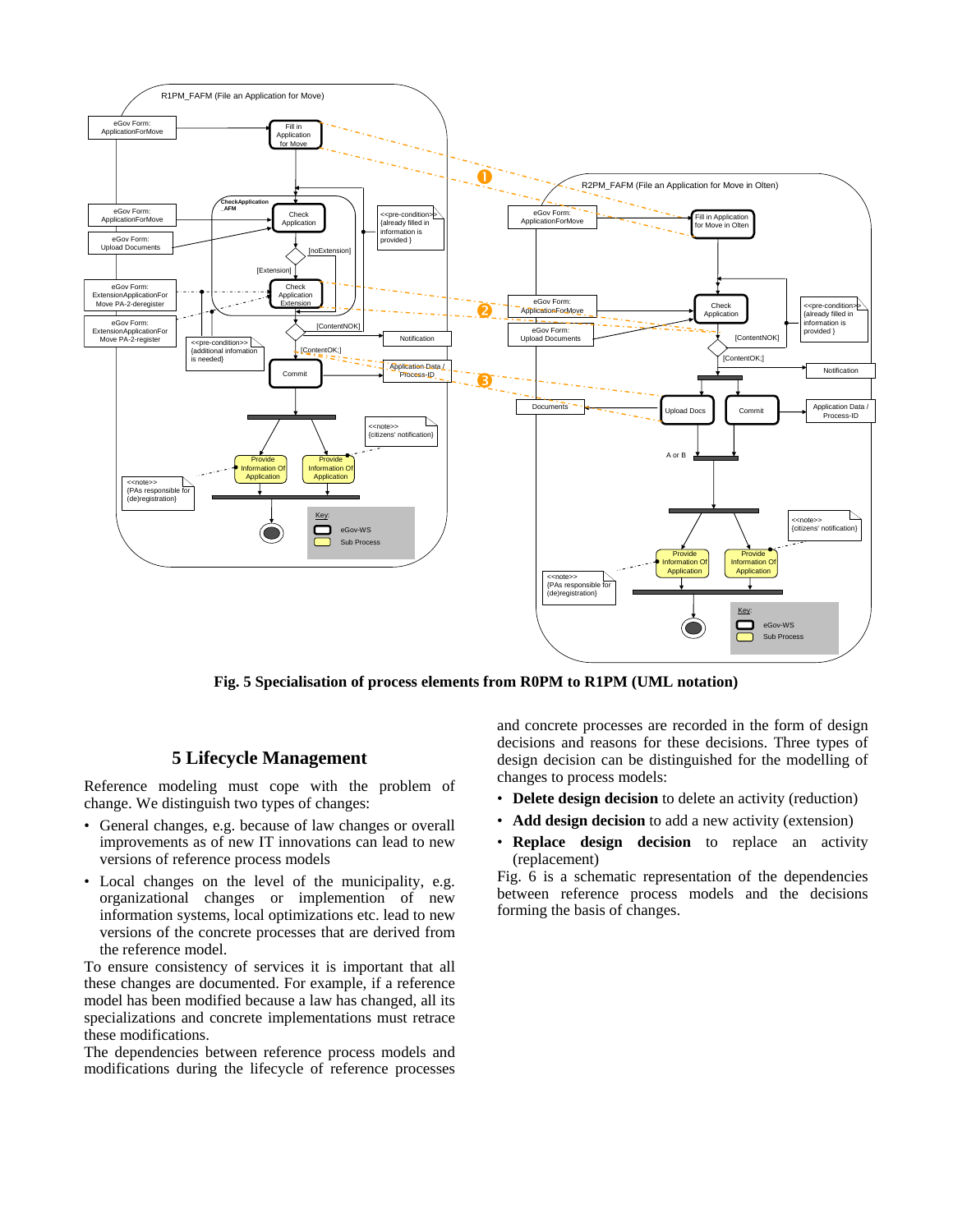

**Fig. 6 Schematic representation of the dependencies between reference process models** 

Current modelling methods do not consider processes in an isolated way, but permit various views of a process, which are each represented in a separate model. A well-known method is ARIS (Architecture integrated Information Systems) [Sche95] which integrates the data, organisation and functions of a company in one process model. BPMS methodology [Kara95] distinguishes processes, organisational structure, resources and data/documents.

This approach is also followed here. As all administrative processes require a legal basis, a separate model is provided to represent laws and regulations, so that the following model types can be used for integrated process modelling:

- Process
- Organisation
- Data
- Technology (here this term relates to the IT system landscape of an organisation which influences the implementation of processes)
- Laws/regulations

All of the decisions that lead to the specialisation or versioning of reference process models must be wellfounded. Therefore, at least one reason must be applied to each design decision (in practical applications, decisions can be grouped together; the entire group then only has to be founded on a single reason). According to the different viewpoints, the reasons for design decisions are classified in four categories which are decisive for the specialisation of reference process models:

- **Legal-based reason:** Virtually all the processes of public administrative organisations are based on legal foundations or decrees that are derived from them. Therefore, such regulations are also determining for the design of a process. For example, the separation of powers requires that selected processes are dealt with by different regulatory and political authorities.
- **Organisational-based reason:** The way in which an administrative organisation is structured, into what organisational units it is divided and what duties are carried out by which sections influences the structuring

of a process to a great extent. For instance, if a task is carried out by two different organisational units, then this duty will be modelled by two activities.

- **Data-based reason:** The data to be processed and the flow of information can also affect the process model. If, for instance, data is required in an activity that is determined during the process, then a specific order of activities can result from this.
- **Technical-based reason:** It is not only organisational and legal specifications that define the design of a process, but also technology. Therefore, data validation – e.g. for security reasons – can take place in two separate process steps (e.g. on a web-server, the checking for completeness of data that it is mandatory to enter and checking personal data in internal administration software).

A reason includes a description in natural language and a formal reference to the elements forming the basis of the decision from the appropriate models. For example, in the case of a legal-based reason, a reference to the relevant article of law is recorded.

The linking of design decisions and reasons takes place in OntoGov by using a lifecycle model, in that the reasons for the modelling decision are explicitly modelled. The model is based on the IBIS approach (Issue Based Information System, [KuRi70]). IBIS starts from a topic, into which different positions can be accepted. These positions are based on several arguments. Analogous to IBIS, in OntoGov a design decision is regarded as a topic which is based on other design decisions or the above-mentioned aspects, irrespective of whether it was encountered in a process model or in another model. As decisions can also be based on other design decisions, a line of argument results. Fig. 7 shows the structure of a line of argument according to the graphic notation gIBIS [CoBe98, 140– 152].

![](_page_6_Figure_17.jpeg)

**Fig. 7 Linking decisions and reasons** 

Apart from the natural language documentation, it is vital for knowledge-based support to also formally describe the design decisions [RuGT99, 231]. In this approach the process knowledge is recorded, in that the process model is formally linked with the nominated models (process, organisation, data, technology, laws/regulations). In this way, design decisions and reasons that define reference models become transparent and traceable.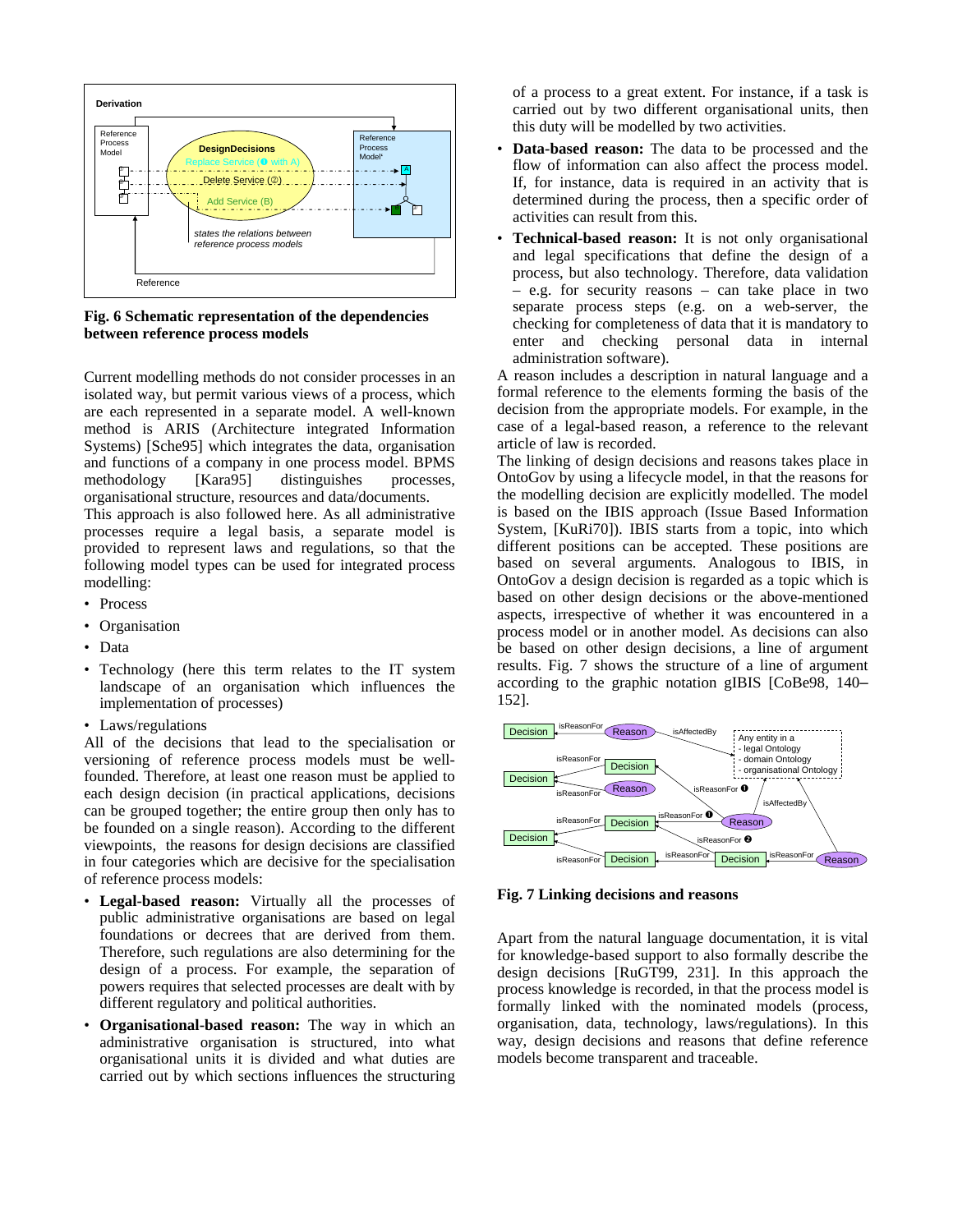Given that the legal basis "*BGB, Article 0815, para. 1*" regulates the various responsibilities of two public administrative organisations, this legal text can then be regarded as the reason for the design decision to model two activities separately from one another. In this way the design decision is directly linked with the activities affected and the reason for this decision provides a reference to the appropriate article in the laws/regulations. The concrete implementation is explained in detail in Section 7.

# **6 Identification and evaluation of changes**

In the event of a change, e.g. to a law, firstly all the reference process models and their activities affected by the change are identified. This takes place by means of the lifecycle model being queried for all reference process models and activities whose design decisions are based on the legal provision "*BGB, article 0815, para. 1*". The query is effected in OntoGov using search masks with relevant pull-down lists (e.g. for all the reasons). The result is a list of the reference process models and activities affected. When selecting a reference process model, the activities affected and the design decision(s) forming the basis are displayed.

If the change is a mere formality, e.g. it is no longer para. 1 but para. 2 of article 0815 that provides the legal foundation, then updating can be automated. In this case, the reason is modified accordingly and then automatically propagated to all reference process models and activities concerned. If the change is only to apply to one reference process model or one activity, then the old reason must

firstly be removed and then the new reason created and assigned.

If a reason is completely removed, e.g. because article 0815 has been deleted, then it is possible to determine those reference process models which include activities whose design decisions are based on this reason alone. It is proposed that these activities be deleted.

On the other hand, if there are still other reasons for a design decision, only a potential change is indicated.

If processes have to be adapted, then the following procedure can be adopted:

- The reference process models affected are determined as mentioned above,
- The process that is highest in the hierarchy is selected (e.g. *R0PM File an application*),
- A new version of the reference process model is created,
- Process changes, the design decisions behind them and the new reason are documented.

Once all of the adaptations have been carried out, the modifications can then be propagated to all derived, specialised reference process models – e.g. by setting an appropriate status. This is made possible by evaluation of the information in the lifecycle model and process knowledge from the process models. Fig. 8 shows the procedure.

Automatically created new versions of derived reference process models (here: *R1PM\_A4MoveV4*) are given the status "Draft". They must then be checked manually and if necessary further adapted.

![](_page_7_Figure_14.jpeg)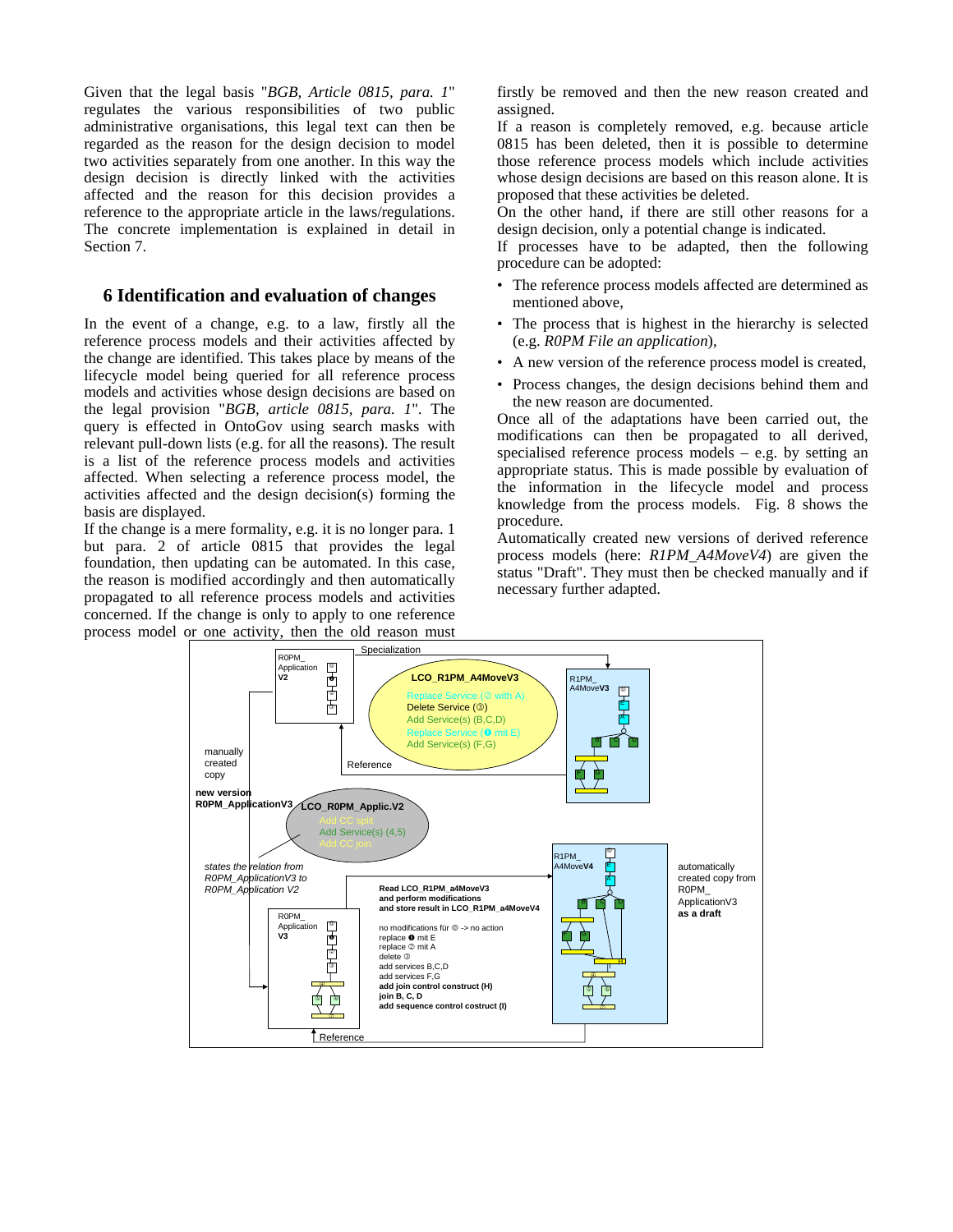# **7 Ontological Aspects of the Implementation**

Tools for modelling reference models vary greatly in terms of their efficiency. The bottom limit is defined by pure graphic editing of models, whereas more powerful modelling tools have a central repository for model management [FeLo04, 336f.]. OntoGov goes even further here, in that in addition to reference models, their dependencies and reasons for design decisions should also be managed.

Reference process models, as well as all the knowledge necessary for their execution or documentation is represented in the form of ontologies. An ontology is a technical model of a part of the world, via whose terms and interrelationships a group of experts/users achieved unity (according to [Grub93]).

Ontologies are used in the OntoGov project in order to express complex circumstances explicitly and technically. In the modelling phase these characteristics are used to define the dependencies between various models and to record complex transformations from a reference model to a derived model. In addition, the syntactic correctness of a model can be safeguarded with the aid of rules and in the event of changes to the reasons, the processes affected can be automatically identified.

Following [ABHK98] we distinguish different kind of knowledge represented in enterprise, domain and information ontologies, respectively. In addition, we have a lifecycle ontology for representing design decisions and reasons.

### **7.1 E-government Service Ontology**

The process reference models are represented in the service ontology, corresponding to the enterprise ontology of [ABHK98]. The language for process reference models is based on a version of OWL-S (http://www.daml.org/services/owl-s/1.1) extended by the concepts of the BPML standard (http://www.bpmi.org/BPML.htm), a process ontology that is described in the Web Ontology Language (OWL) standardised by the World Wide Web Consortium (http://www.w3.org/2004/OWL). In addition, the models have been extended with the constructs mentioned in Section 5 for the management of design decisions. In the following sections, the modelling and execution environment is illustrated by means of our example.

### **7.2 User Interface**

A key element of the modelling environment is a graphics editor which is used for the specification of the sequence of events. Further important information is added to the process using this editor, including design decisions, organisational resources used, applications, etc.

Graphically created process models are automatically translated into the process ontology.

The use of a graphics editor makes modelling easier, so that (reference) process models can be independently created and maintained by specialist personnel from the administrative organisations.

Fig. 9 shows the user interface with the example of a modelled process *R1PM\_FAFM* (*File an application for move*) and the associated ontology that is created in the background.

![](_page_8_Figure_13.jpeg)

**Fig. 9 R1PM File an application for move in the process editor and as an ontology**

# **7.3 Lifecycle Ontology**

Design decisions and reasons are represented in the lifecycle ontology that mainly consists of the elements shown in fig. 7. The lifecycle ontology is realised as a shared information source between all provided services. The advantage of this approach is the ability to share reasons between different service ontologies but also to allow referring design decisions from other models as reasons.

All references to the service model as well as to the domain oriented ontologies (domain, legal and organisational ontology) are stored in the lifecycle ontology as attributes. The following extractions of an exemplary lifecycle ontology show how the references between a *DesignDecision* and the affected services (or control-constructs) are realised by the *ObjectPropertyValue* attribute "isDecisionFor". In the same way the reasons a design decision is based on, are referenced by the *ObjectPropertyValue* "isReasonFor"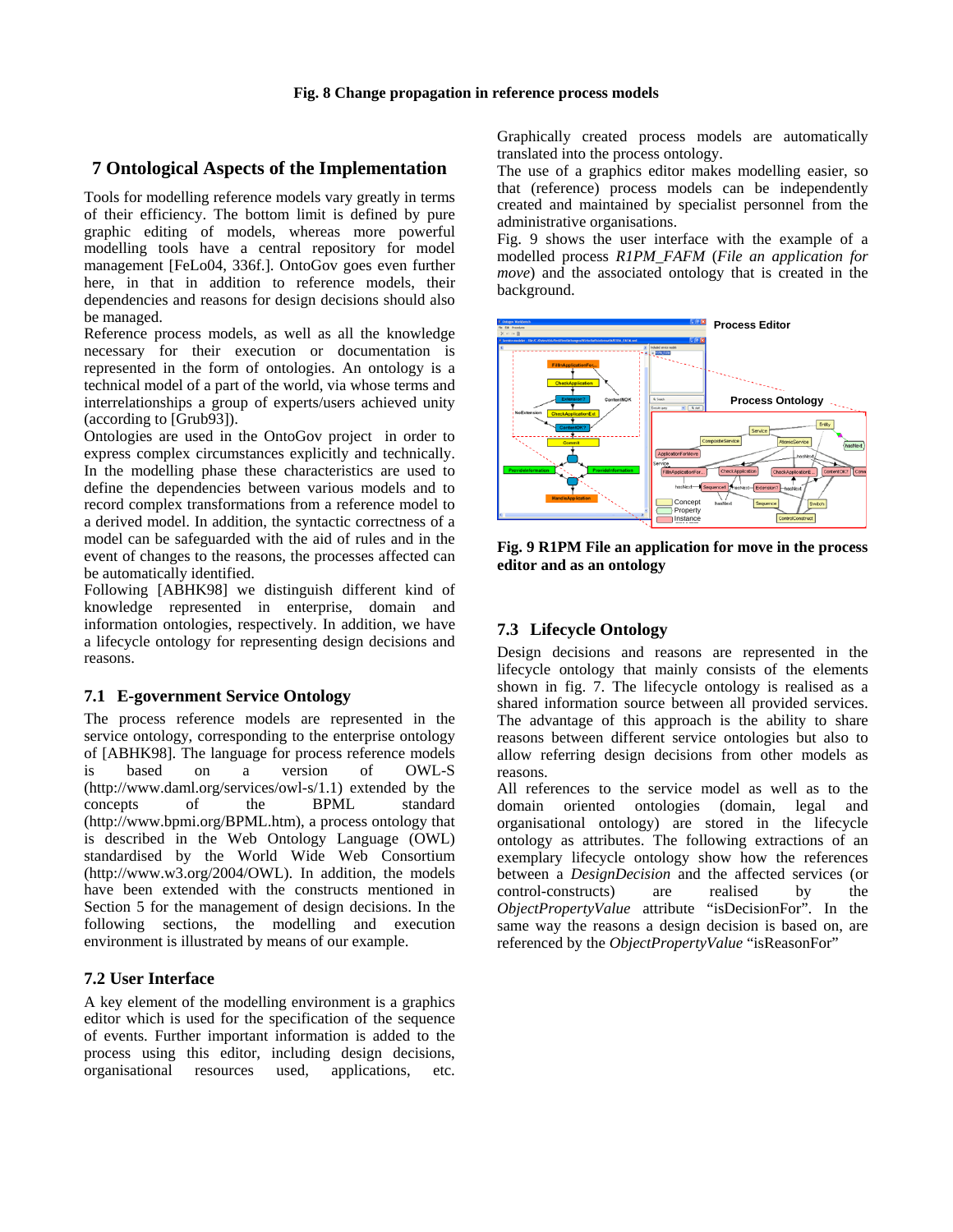```
<owlx:Individual owlx:name="#ChangeOfResidence">
  <owlx:type owlx:name="&a;DesignDecision"/>
  <owlx:DataPropertyValue owlx:property="&a;hasDescription">
    <owlxDataValue owlxdatatype="&xsd;string">
       Requirements for changing residence
    </owlx:DataValue>
  </owlx:DataPropertyValue>
  <owlx:DataPropertyValue owlx:property="&a;hasServiceModel">
    <owlx:DataValue owlx:datatype="&xsd;string">
        http://pseudoURI3/ForDocu_ProcessModel</owlx:DataValue>
    </owlx:DataPropertyValue>
  <owlx:ObjectPropertyValue owlx:property="&a;hasReason">
    <owlx Individual owlx name="#LegalReason"/>
  </owlx:ObjectPropertyValue>
  <owlx:ObjectPropertyValue owlx.property="&a;isDecisionFor">
    <owlx Individual owlx name="#rand-329762283995512725"/>
    <owlxIndividualowlx.name="#rand-7239667392466174234"/>
    <owlx Individual owlx name="#rand-9200303154338481987"/>
    <owlx Individual owlx name="#rand5172943428662845849"/>
  </owlx:ObjectPropertyValue>
```
</owlx Individual>

#### **Fig. 10 Representation of a DesignDecision and the references to related services and Reasons.**

Fig. 11 shows an example of a *LegalBasedReason*. The individuals, a Reason is based on, are referenced by the *DataPropertyValue* attribute "*isAffectedBy*".

```
<owlx:Individual owlx:name="#LegalReason">
  <owlx:type owlx:name="&a;LegalBasedReason"/>
  <owlx:DataPropertyValue owlx:property="&a;hasDescription">
    <owlx:DataValue owlx:datatype="&xsd;string">SwissPilot</owlx:DataValue>
  </owlxDataPropertyValue>
  <owlx:ObjectPropertyValue owlx:property="&a;isAffectedBy">
    <owlx: Individual owlx: name="&c; SR-210-Art.-24-A"/>
    <owlx:Individual owlx:name="&c;SR-210-Art.-25-A"/>
    <owlx Individual owlx name="&c;SR-210-Art.-26-A"/>
  </owlx:ObjectPropertyValue>
</owlx/Individual>
```
#### **Fig. 11 LegalBasedReason and its references to the legal ontology**

If a new model is to be derived from an existing reference process model, firstly a copy of this reference model is created. This copy is then used as a basis for further processing. Subsequent changes to the copy are recorded in the lifecycle ontology in the form of a design decision with a reference to the reference model and an associated reason. Fig. 12 explains the procedure.

![](_page_9_Figure_7.jpeg)

**Fig. 12 Process specialisation – linking lifecycle ontology with other ontologies** 

A copy (*R2PM\_FAFM*) is created from the reference model (*R1PM\_FAFM*) and then changed. The change is recorded in the lifecycle ontology in the form of an instance of design decision. This includes formal links to previous activity (*originService*) and to the new activity (*newService*) and refers to a reason (*LegalReason*), which again references an element in the legal ontology.

Design decisions can be linked with a single activity or several activities, as well as with the entire process model. Here, each element can have several design decisions as its basis.

# **7.4 Lifecycle Synchronisation**

A main objective of the discussed approach is to keep all models up-to-date and consistent. For lifecycle aspects it will be the case that instances reasons are based on are changing (e.g. a law is modified). In this regard the change procedures are applied to detect changes, affecting reasons of the lifecycle ontology.

Lifecycle synchronisation is performed for a particular service and is actuated by the domain expert who is responsible for the service. Lifecycle synchronisation analyses the evolution log and selects changes that are related to reasons and design decisions that are link to the service. After the synchronisation, affected reasons (as well as the depending design decisions) are tagged by changing the state from "valid" to "toBeChecked". The elements in the lifecycle ontology remain in this status until the user has checked the indicated changes and explicitly took actions for changing the states into valid again. That might be done by removing the related 'deleted' instances from the reason or deleting the reason itself.

Fig. 13 gives an example of the possible changes.

- c Two instances of the legal ontology have been modified (e.g. L1 is changed, L2 is deleted).
- d When 'Synchronize Lifeccycle' for Service1 is started, changes are propagated to the lifecycle ontology where the affected Reasons (R1 and R2) and depending Design Decisions (DD1 and DD2) are indicated.
- e DD1, respectively R1 get status attribute 'toBeChecked' and the additional (status) attribute 'isAffectedBy\_Modified' is set to L1A, indicating which of the Reasons for DD1 has been modified.
- f DD2, respectively R2 get status attribute 'toBeChecked' and the additional (status) attribute 'isAffectedBy\_Deleted' gets value L2A, indicating which of DD2's Reasons are deleted.
- g When starting synchronisation for Service 2 again changes are propagated to the lifecycle ontology. The affected Design Decision (DD4) gets status 'toBeChecked'; the status of the underlying Reason (R2) is already changed. DD3 will remain untouched.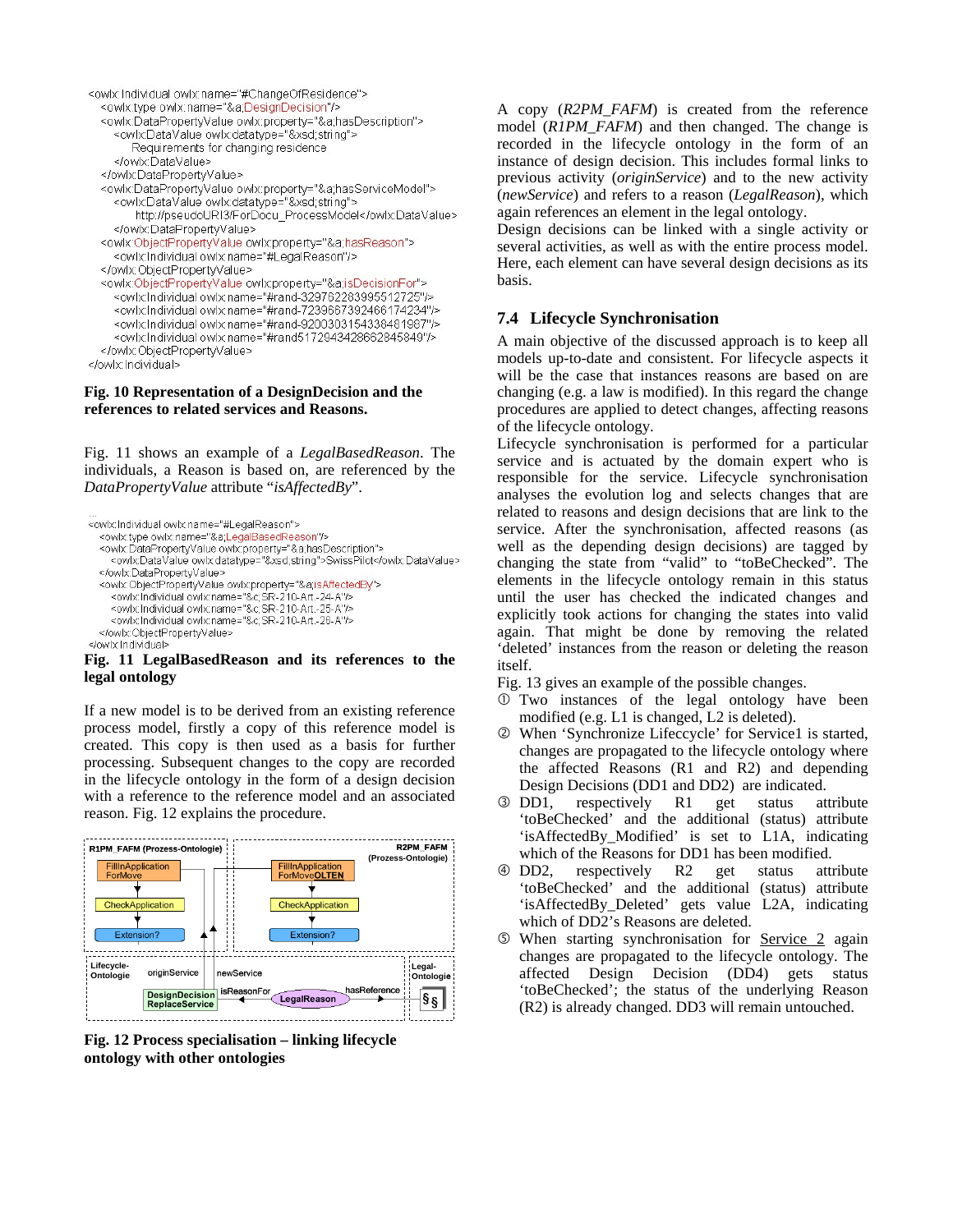![](_page_10_Figure_0.jpeg)

**Fig. 13 Change Propagation for LifecycleOntology (Part 1)** 

To put back the status of Design Decisions and Reasons to 'valid' they have to be edited. Fig. 14 depicts the respective procedure.

- c Dealing with Service1, DD1 and R1 are checked by the user and the modification of L1A is accepted.
- d DD1 and R1 get status attribute 'valid' and the additional (status) attribute (for L1A) is removed.
- e R2 is deleted by the user from DD2 so R2 gets status attribute 'deleted'. DD2 gets a new Reason (R3) with 'isAffectedBy' attribute L3A.
- f To make the manually made changes visible, 'Synchronize Lifecycle' has to be performed again for Service2 as synchronization comprises not only the matches between domain oriented ontologies and the Lifecycle ontology but also within the Lifecycle ontology itself .
- g When DD4 is deleted manually by the user, DD3 gets status attribute 'toBeChecked. To make the Design Decision valid again, either a new reason has to be added or DD3 has to be removed as well.

![](_page_10_Figure_8.jpeg)

**Fig. 14 Change Propagation for LifeCycleOntology (Part 2)** 

#### **7.5 Service Configuration**

Once process modelling is completed, web services are allocated to individual activities. This takes place in the configuration environment. In this way, web services relevant for the execution of an activity can be specified directly. Alternatively, selection criteria can be specified, via which appropriate services can be identified for the duration.

The easiest way for Municipalities to participate in the OntoGov e-Government services is to specify an e-mail address. For the duration, the relevant web service will be determined for the particular Municipality and the data or the link to a secure data server (data hub) sent to the Municipality by e-mail.

If the Municipality is interested in closer integration, then a web service can be replaced at any time and the data imported, for example, directly into the legacy system of the Municipality – whilst taking into consideration the necessary security regulations.

#### **8 Conclusion and outlook**

A large proportion of a Municipality's duties are regulated by the law. Therefore, the sequence of processes is essentially the same. This means they are exceptionally well suited to reference modelling, in that the common core of a process can be modelled as a reference process and reused many times. The reference models developed in this way have a normative character in the sense of the characterisation of [FeLo04, 333], whereby standardisation should rather be understood as a recommendation, as the public authorities are independent in the implementation of their processes – as long as the legal regulations are complied with.

A procedure has been presented in this article, with which reference models can be modelled in the form of ontologies. The reference models are organised in a specialisation hierarchy which makes it easier to find the appropriate reference models. Also, reference models are supplemented by the explicit modelling of process knowledge using legal foundations and reasons for design decisions. Thus, for instance, in the event of amendments to the law, the processes concerned can be simply identified and adapted.

Within the context of the OntoGov project, the procedure is demonstrated using the example of a pilot process for the relocation of private persons. Under the auspices of the Swiss Federal Chancellery, the reference process is modelled and adapted for Municipalities in different Cantons.

A future task will be the integration of traditional processing and the internet-based activation of processes. This can be achieved using a common reference model, from which the two process versions can be derived – in the same way as the specialisation described above. This